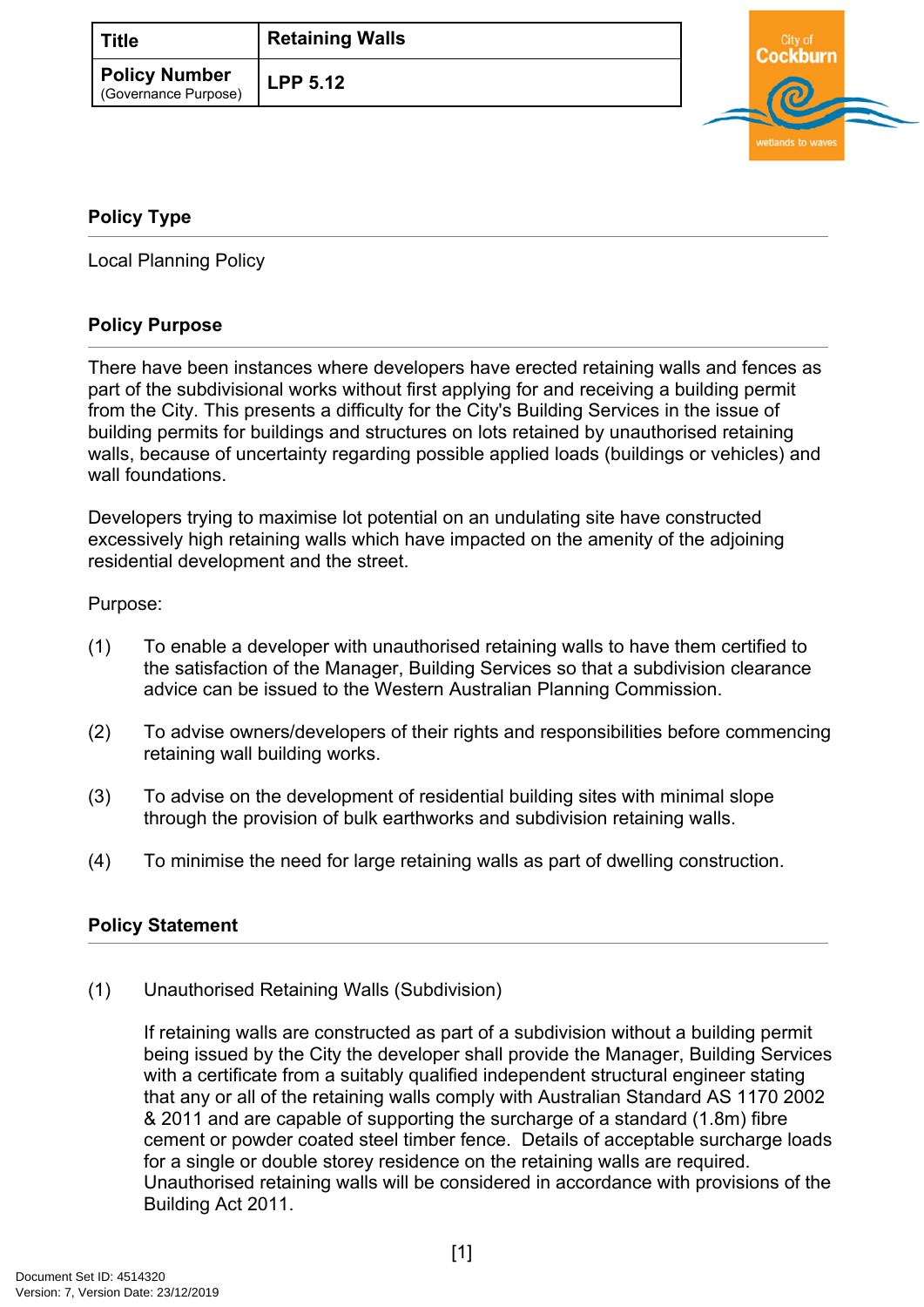| <b>Title</b>                                 | <b>Retaining Walls</b> | `itv ∩ |  |
|----------------------------------------------|------------------------|--------|--|
| <b>Policy Number</b><br>(Governance Purpose) | <b>LPP 5.12</b>        |        |  |

(2) All subdivision works on sloping topography within the district shall follow the existing contours of the land in order to minimise earthworks, retaining walls and impacts on amenity, solar access and existing views (see Figure 1)

The City may give a direction for a developer to modify or install a retaining wall to ensure a suitable grade for house construction to the extent that no subsequent retaining is required by prospective purchasers.



MINIMISE CUT + FILL REQUIRED<br>MAINTAIN NATURAL COUNTOUR PROFILE



- (3) Planning approval is required for subdivision retaining walls that exceed 2m in height above natural ground level which abut areas of public domain including a primary and/or secondary streets and/or public open space.
- (4) Planning approval is required for subdivision retaining walls that exceed 0.5m in height above natural ground level which abut existing residential development outside the subdivision area.
- (5) Concrete post and panel retaining walls will only be permitted where they are not visible from the public domain.
- (6) Application
	- 1. The City must receive and determine an application for a building permit before any work commences.
	- 2. A retaining wall may be required if building foundation earth filling extends to a property boundary or if building foundation earth is excavated near a building, including fences.